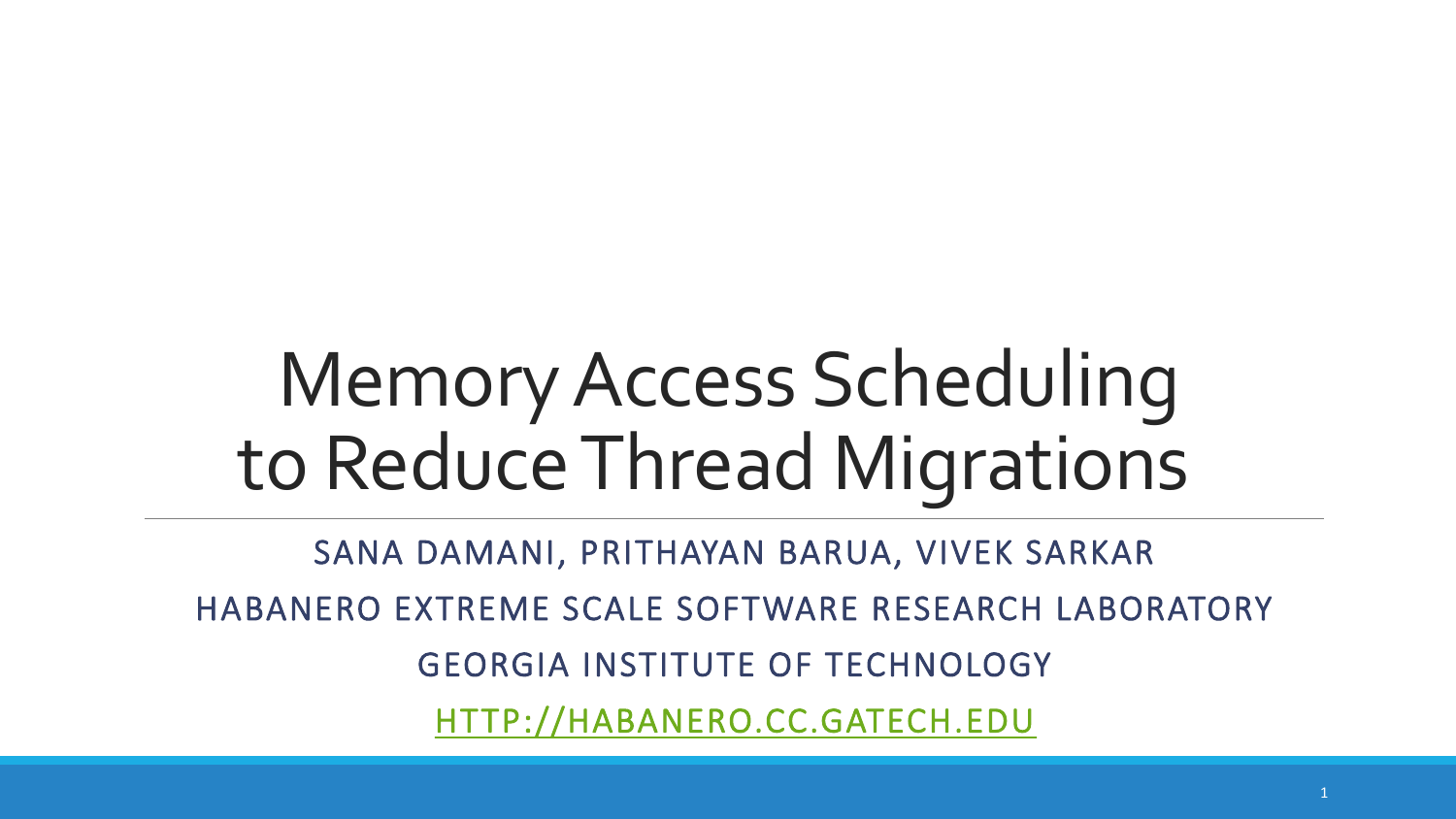#### EMU Architecture



2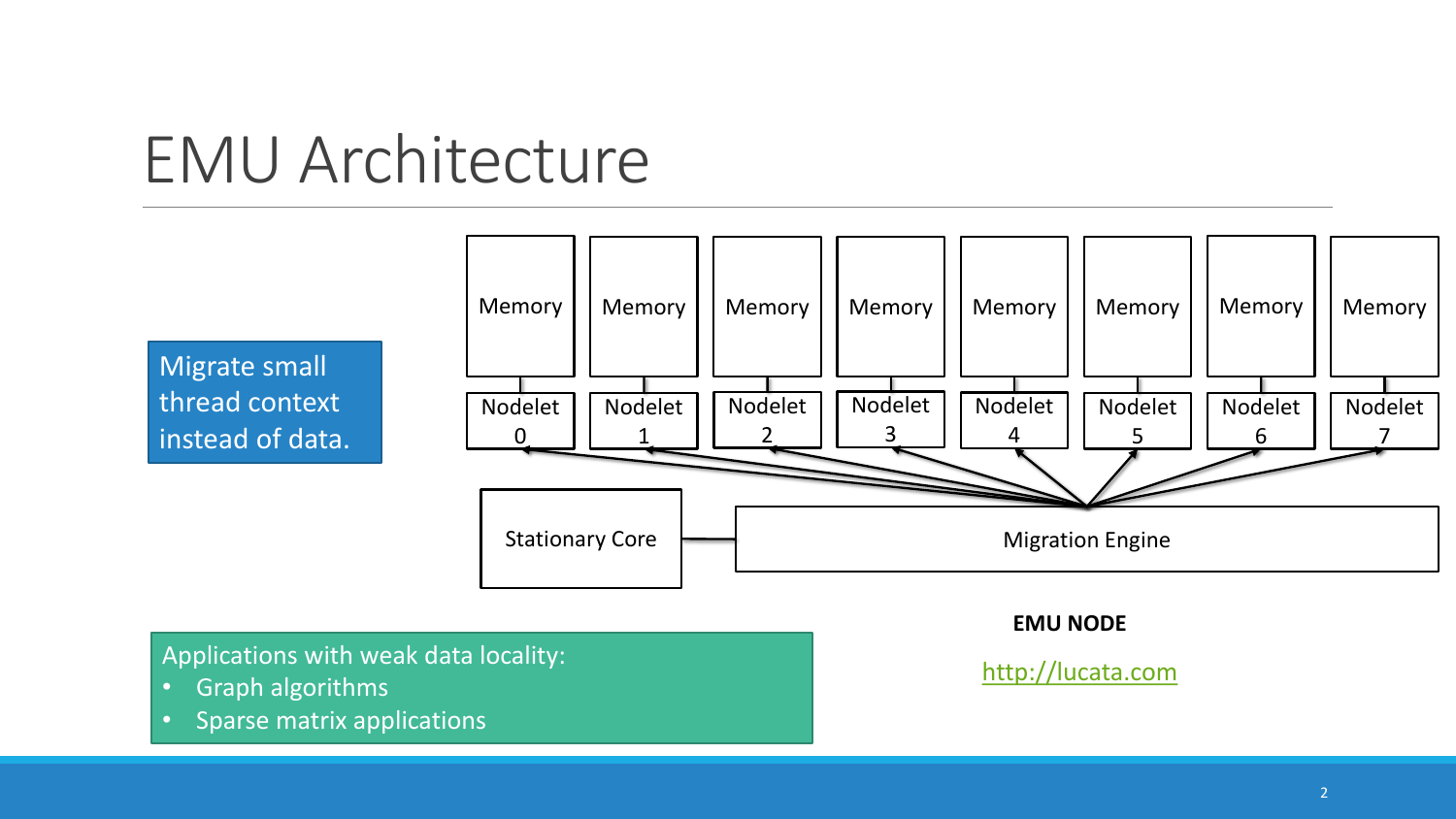### Suboptimal Thread Migrations

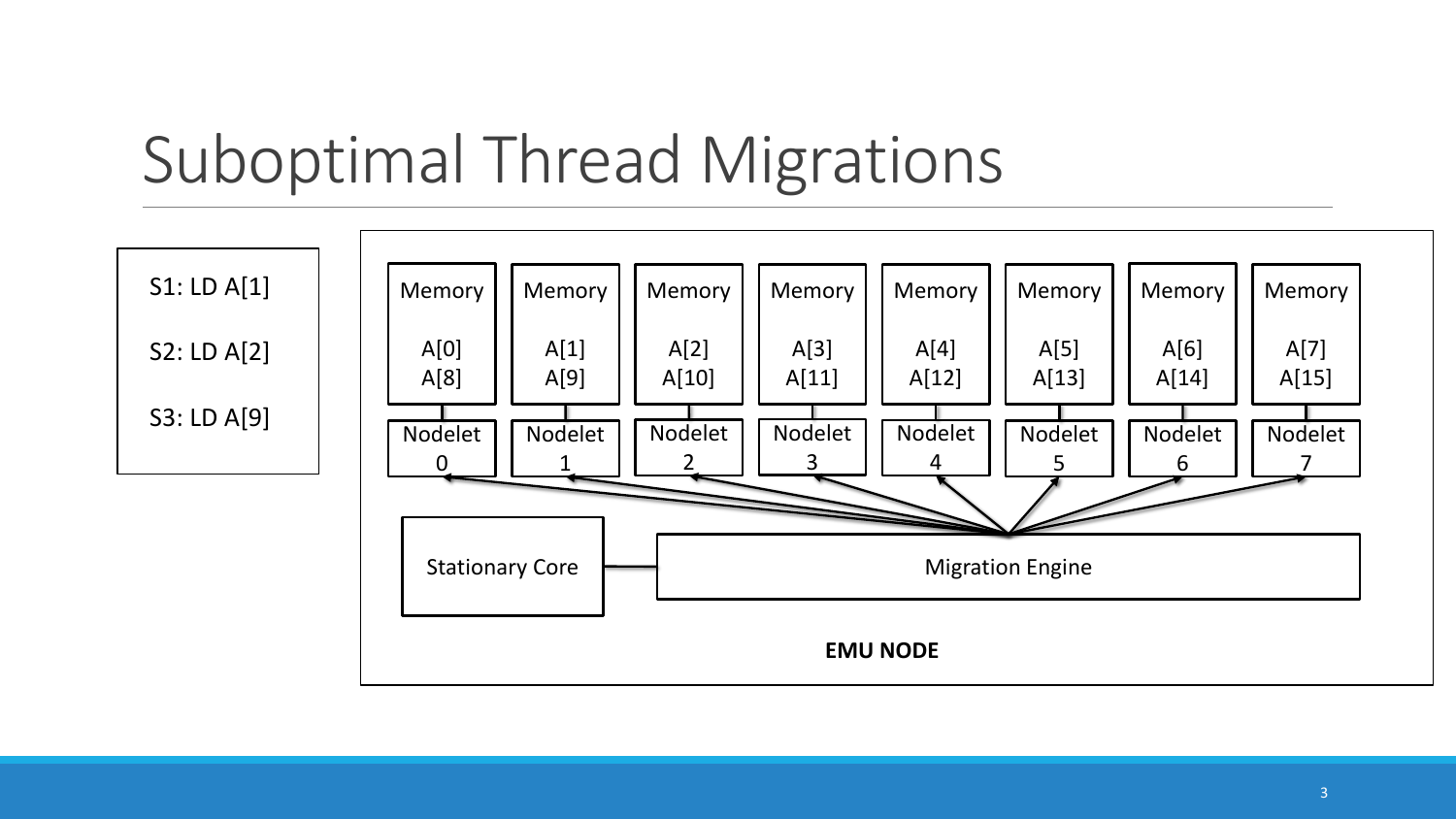#### Suboptimal Thread Migrations

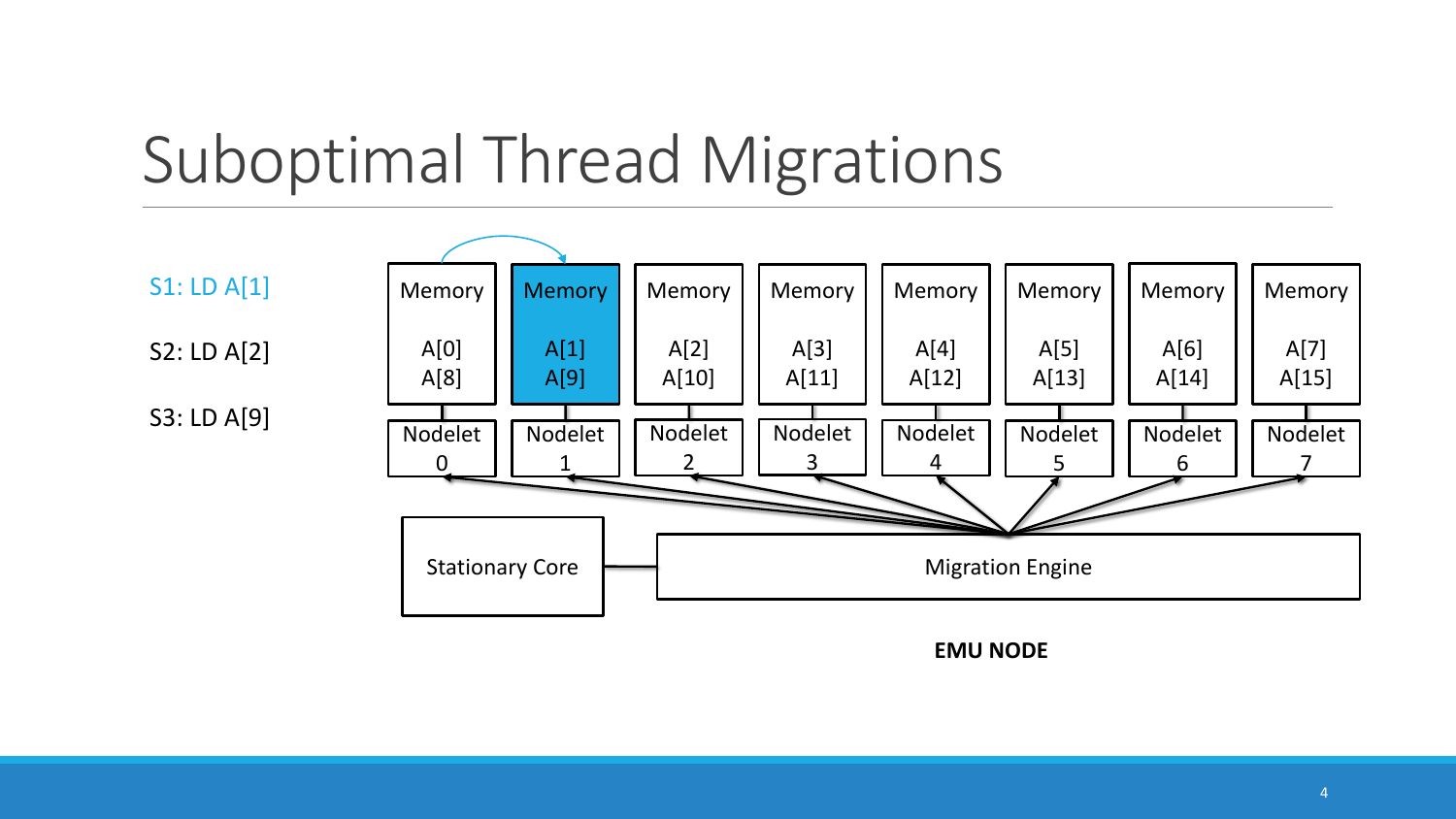#### Suboptimal Thread Migrations

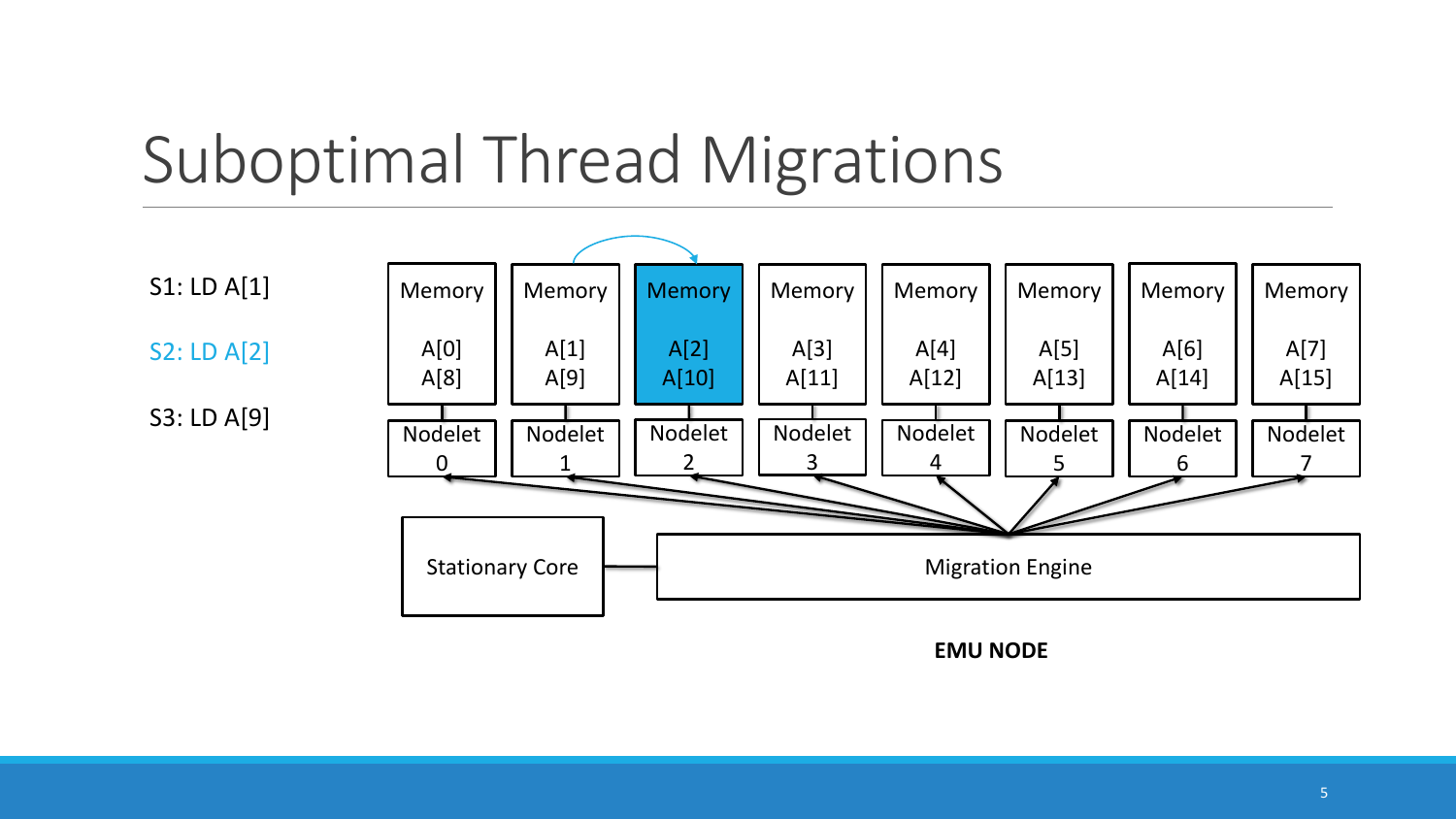#### Redundant Thread Migrations

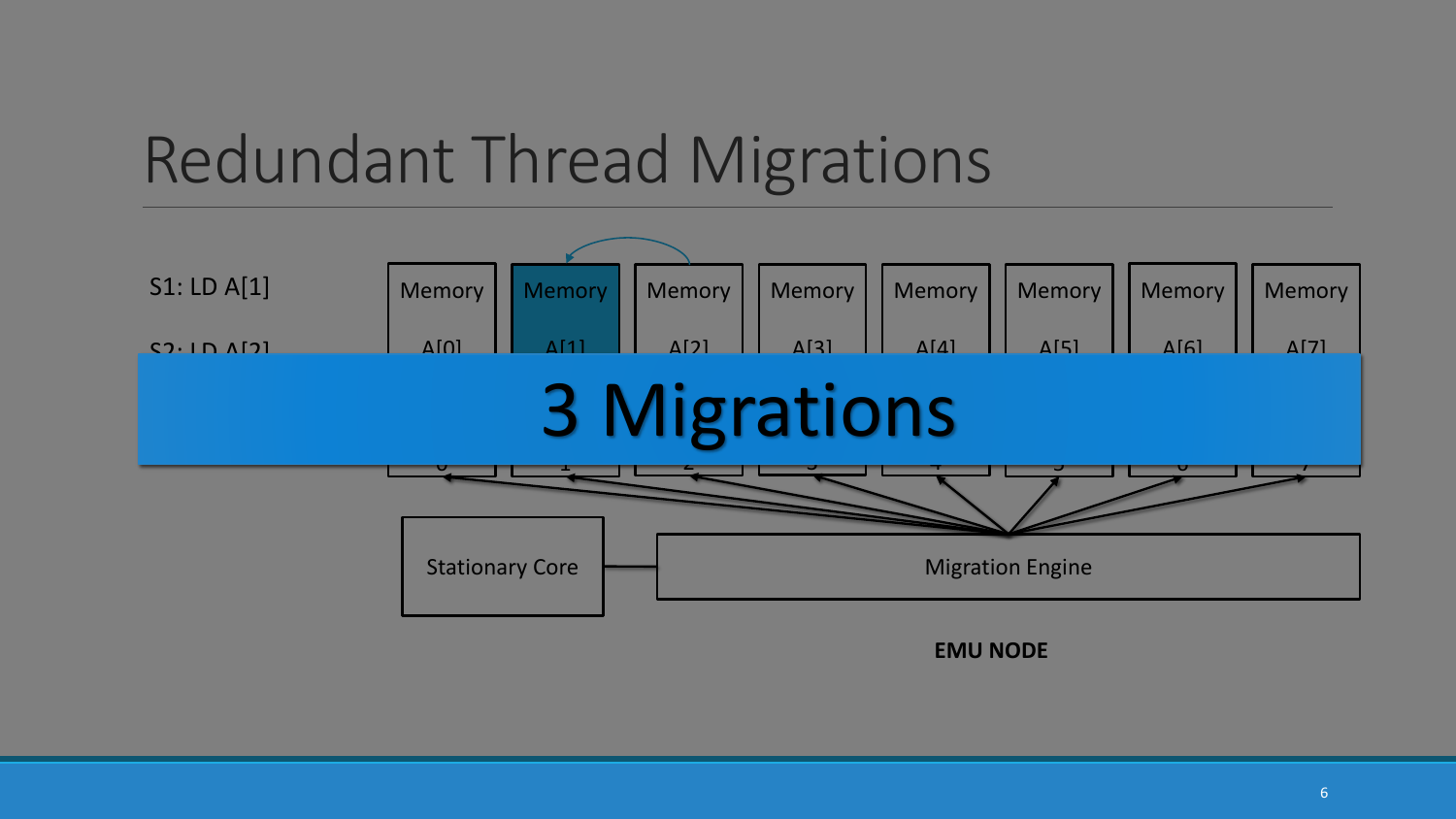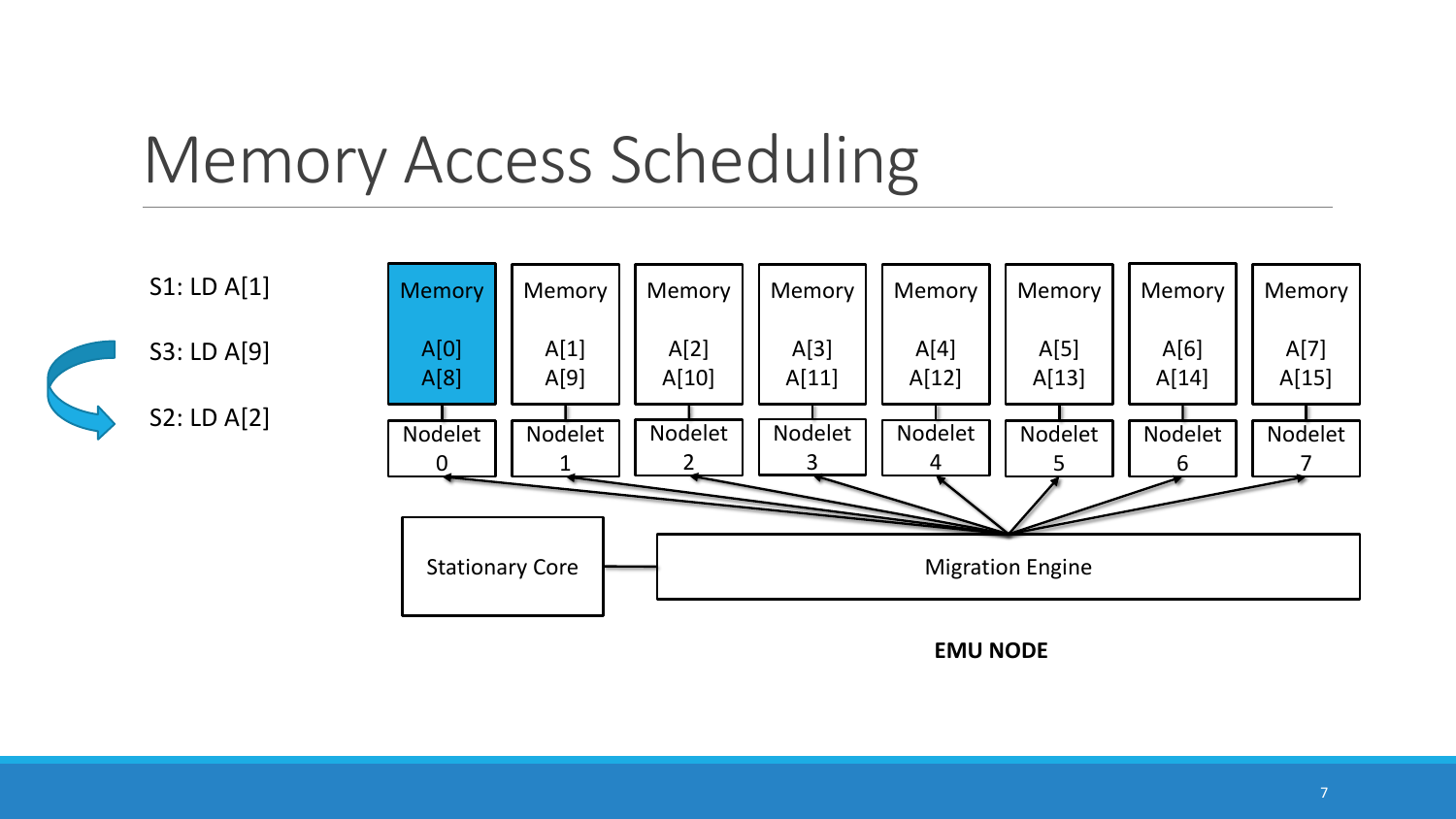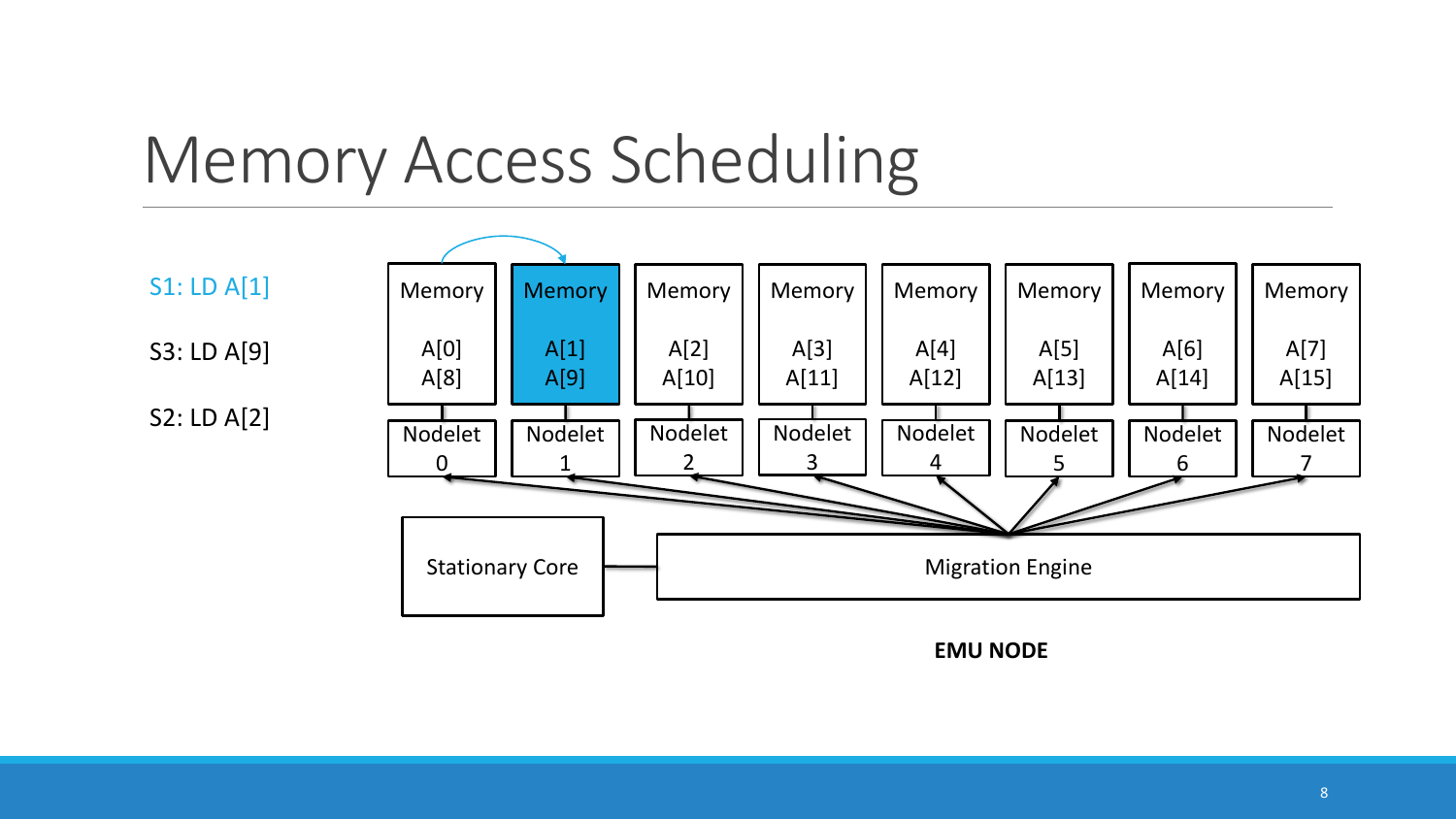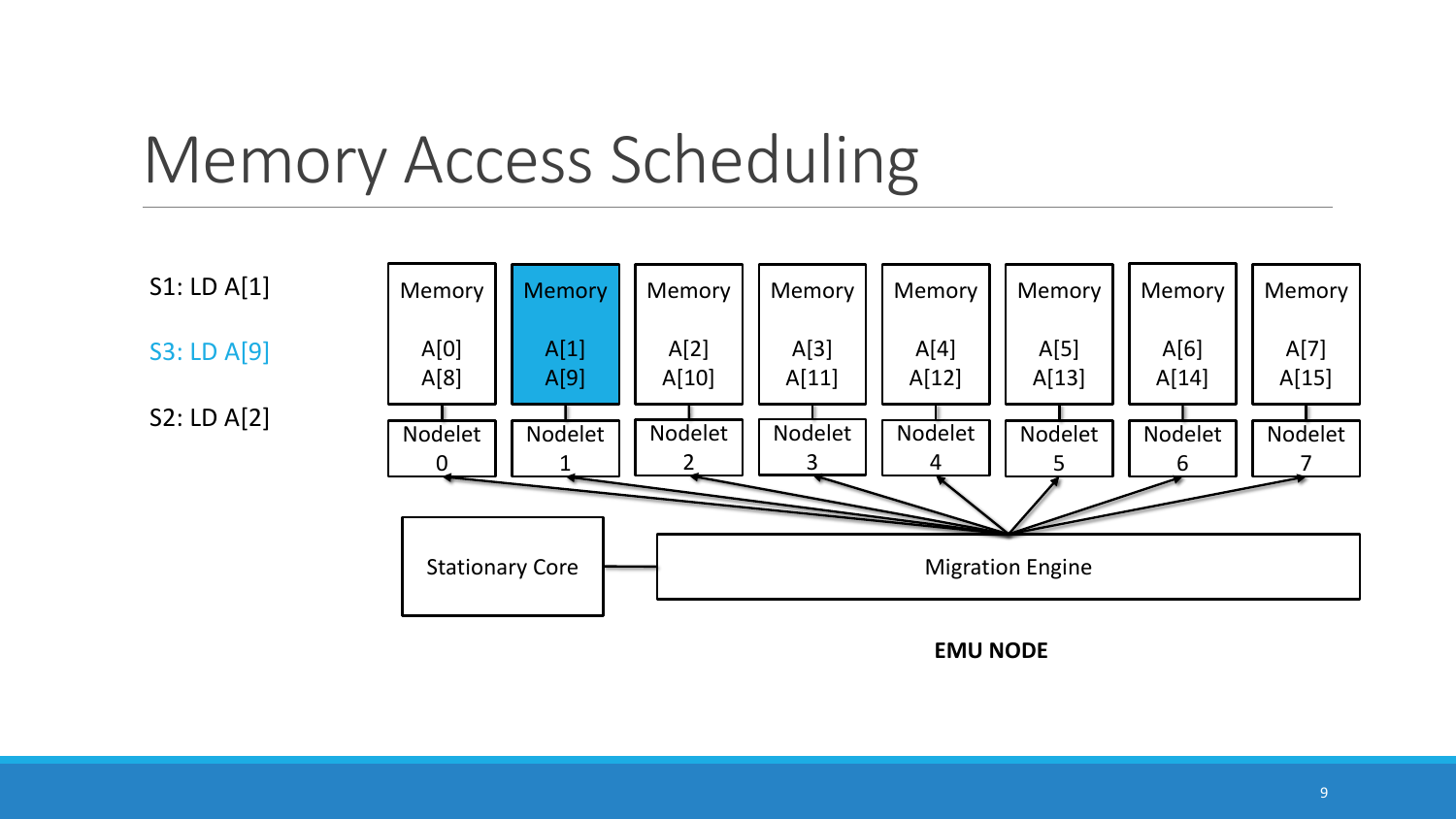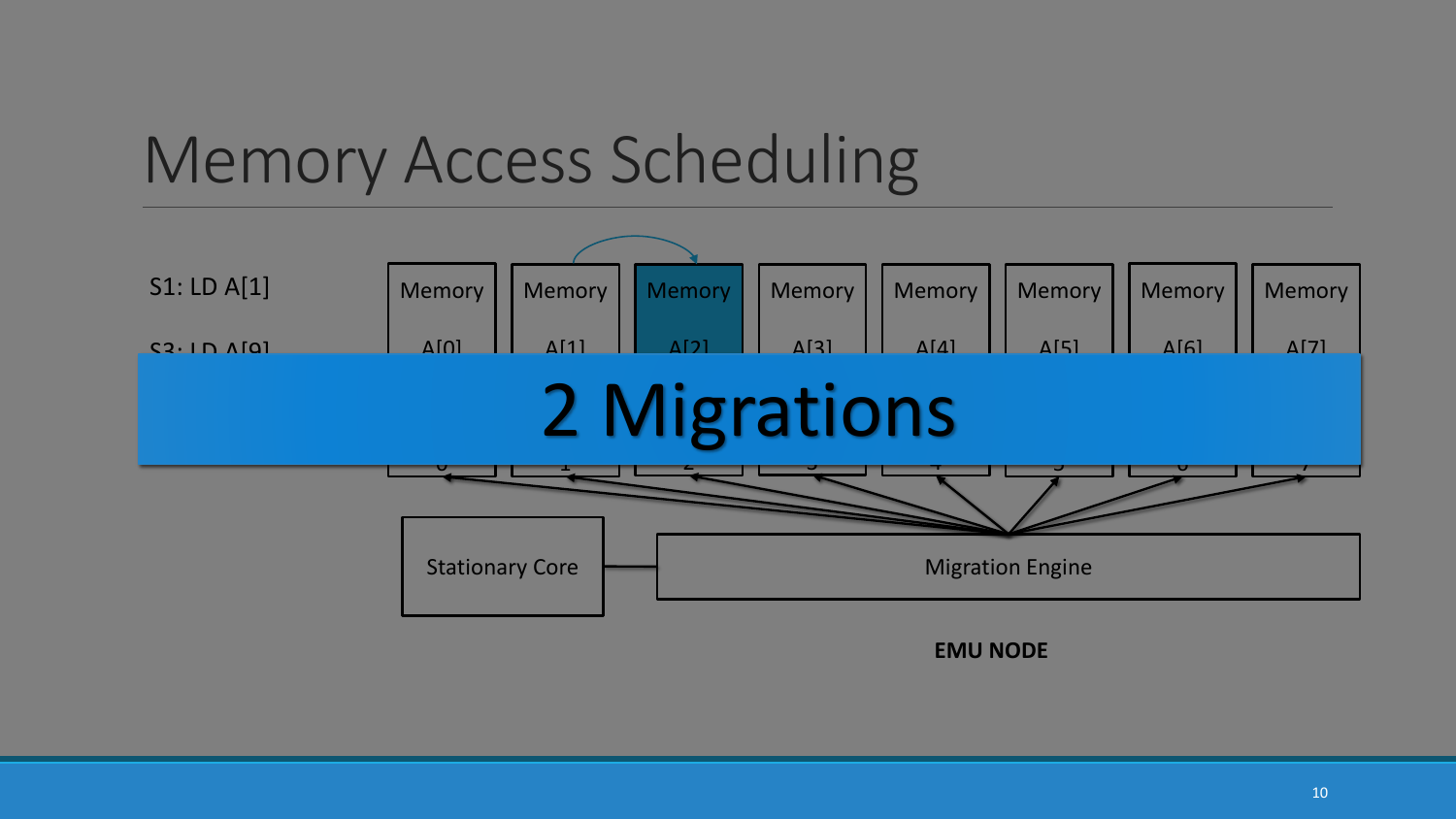Migrating threads instead of data helps applications with weak data locality

Redundant thread migrations result in slowdowns

Memory access scheduling:

- Identify and group co-located accesses to reduce thread migrations
- Maintain dependences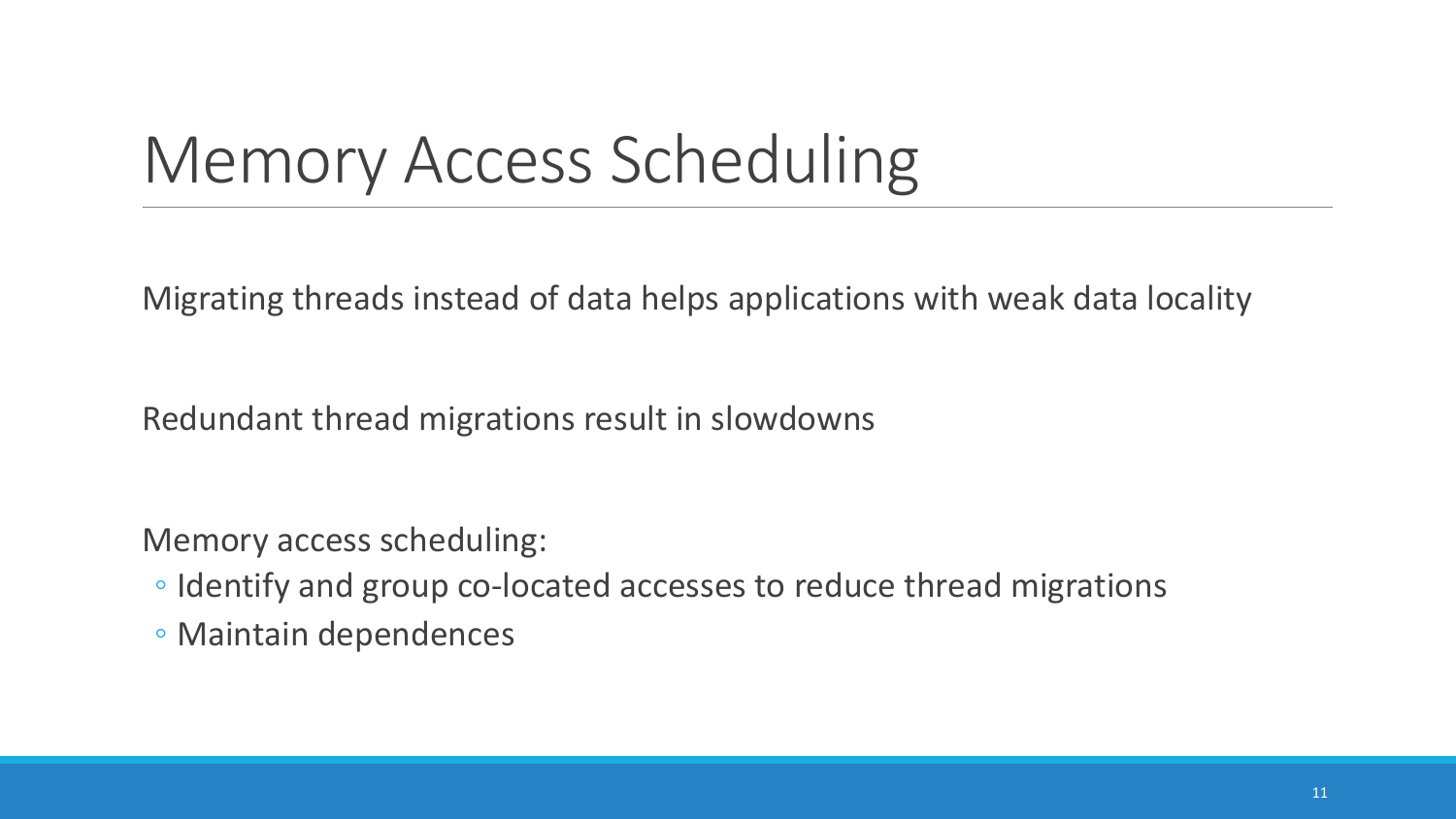#### Design: Analysis

Goal: Identify co-located accesses

- Layout analysis:
	- A: 1D
- Stride analysis:
	- A[1], A[9]: nodelet 1
	- A[2]: nodelet 2
- Dependence graph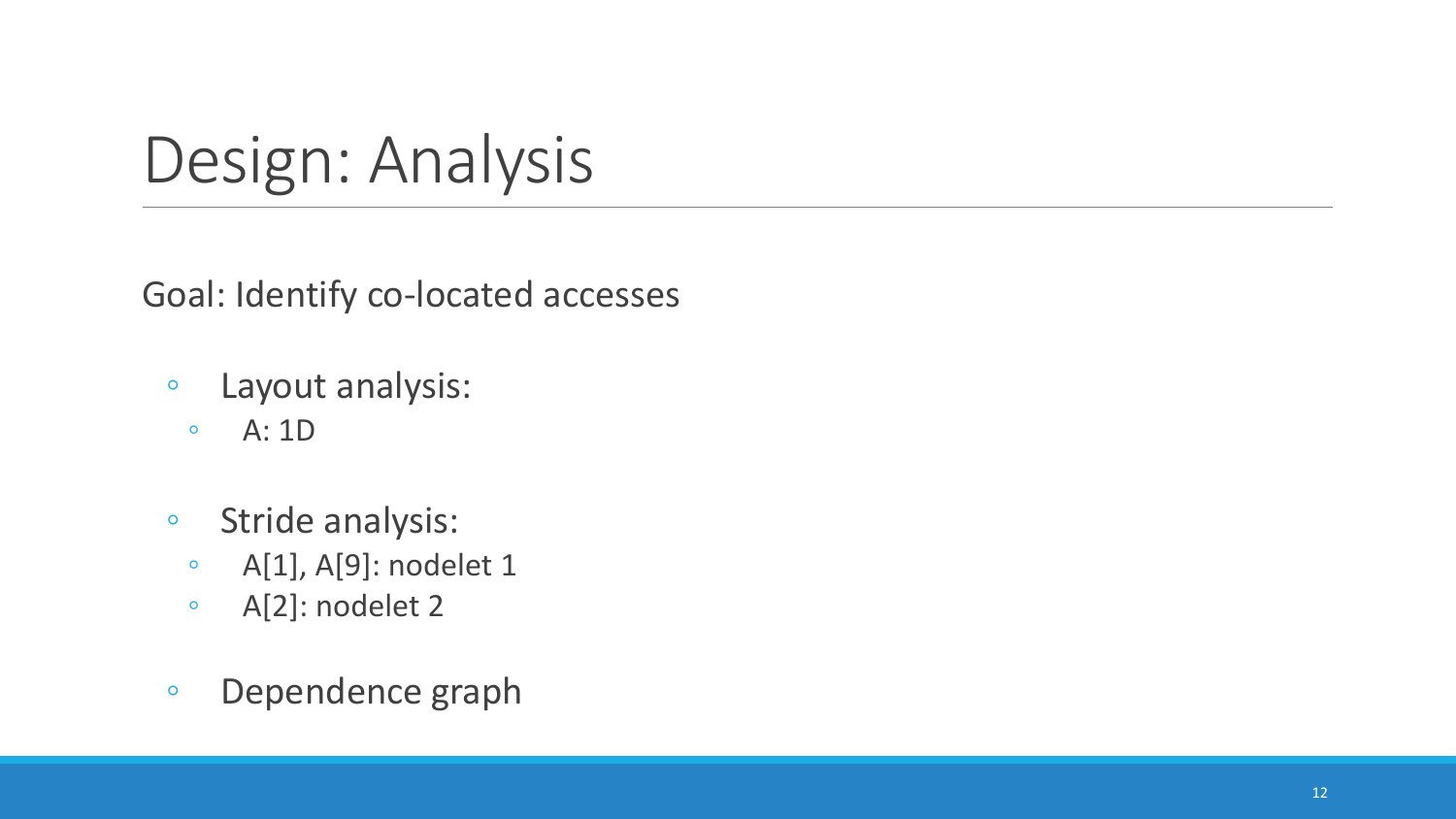### Design: Transform

Goal: Memory Access Scheduling to group co-located accesses

- Integer Linear Programming
- Greedy Scheduler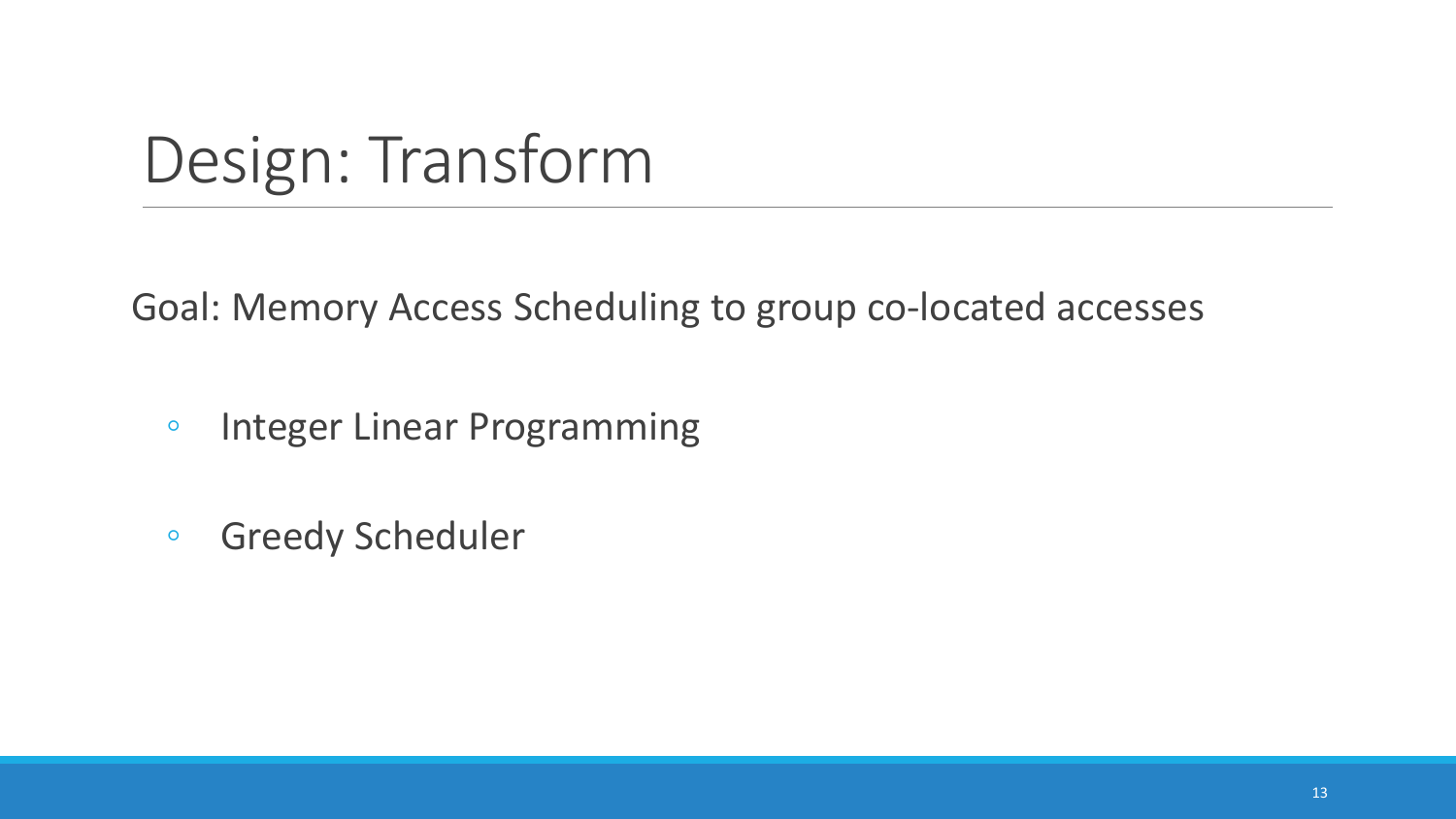#### Interaction with Loop Unrolling

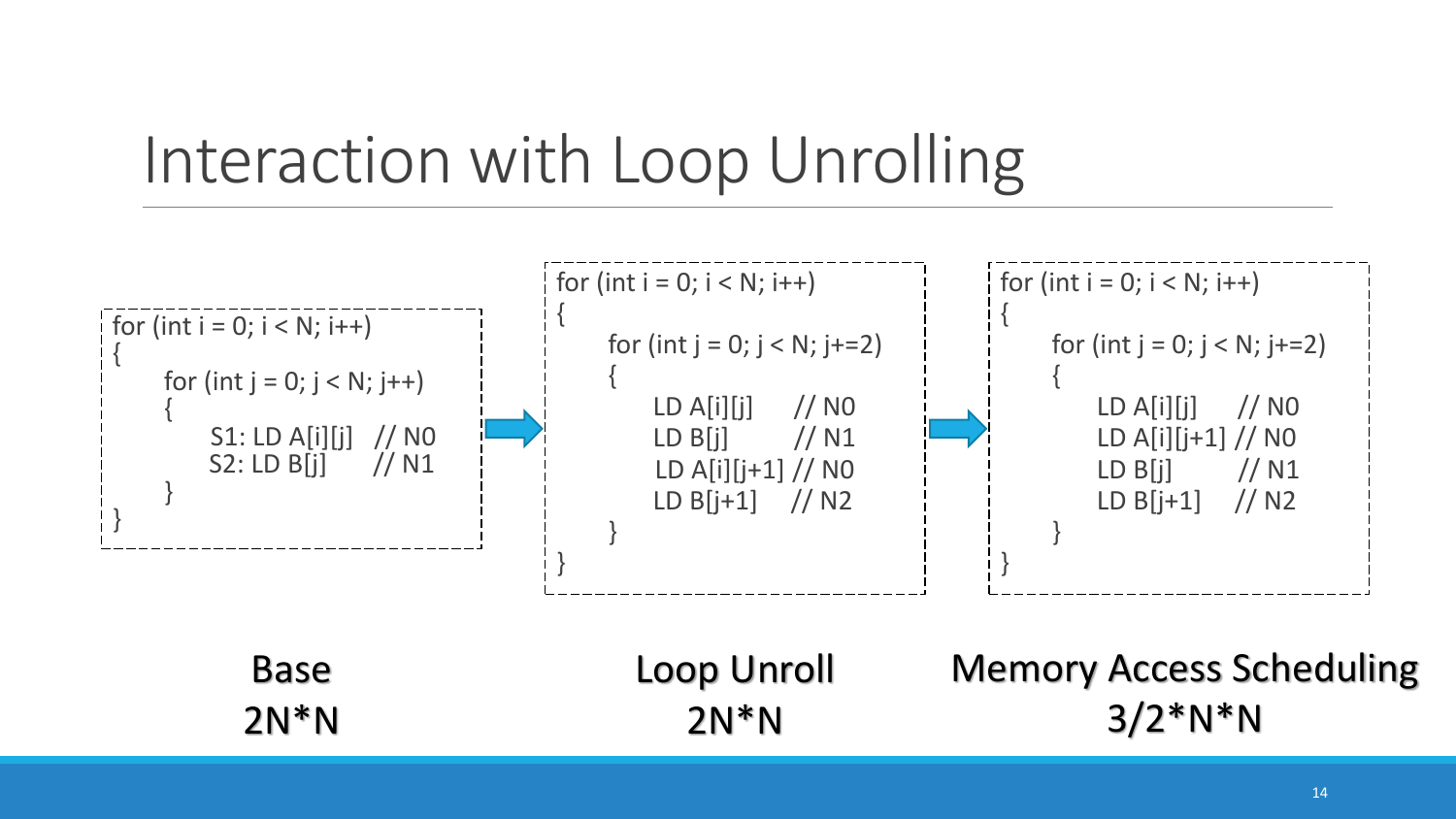#### Experimental Setup

| <b>Performance Metric</b>   | <b>Thread Migrations, Speedup</b> |
|-----------------------------|-----------------------------------|
| <b>EMU Configuration</b>    | 1 Node, 8 Nodelets                |
| <b>Per-Thread Registers</b> | 16                                |
| <b>Compiler</b>             | <b>LLVM-Cilk</b>                  |
| <b>Migration Profiling</b>  | emusim                            |
| <b>Applications</b>         | Linear Algebra, Polybench         |
| <b>Unroll factor</b>        | $\overline{2}$                    |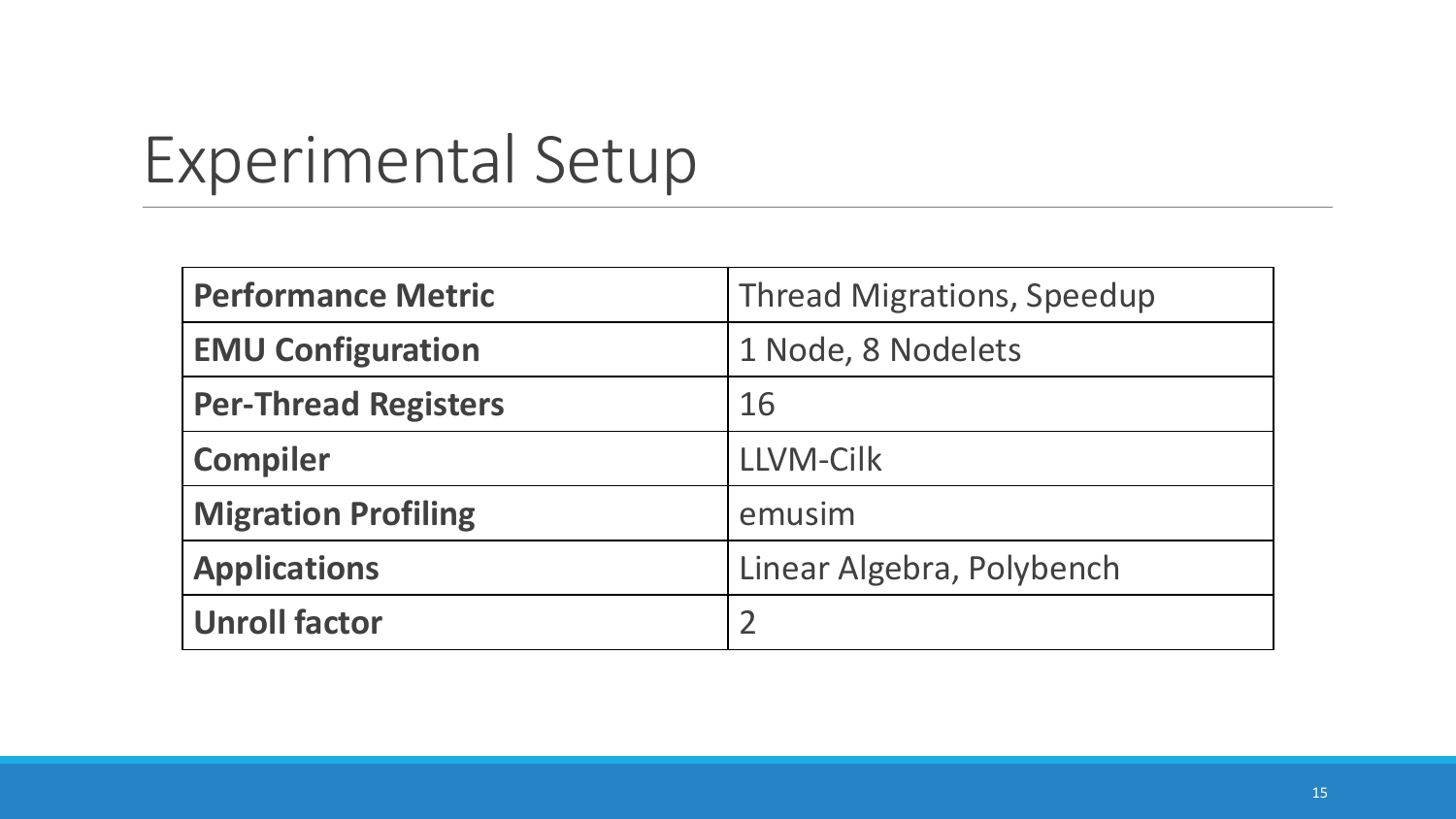#### Migration Reduction Factor with Memory Access Scheduling



#### Reduction in Migrations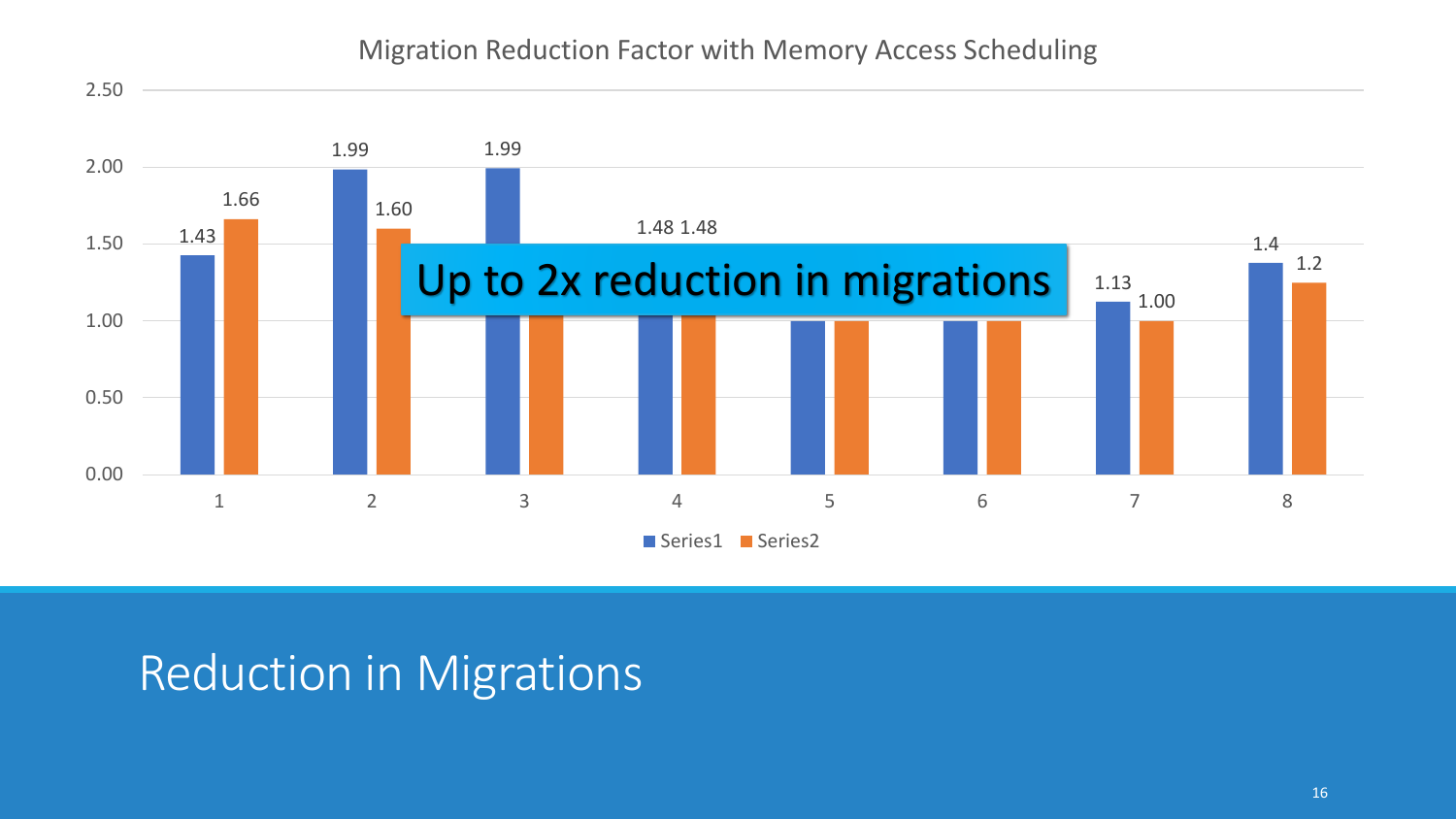#### Speedup on Emu HW with Unrolling and Memory Access Scheduling



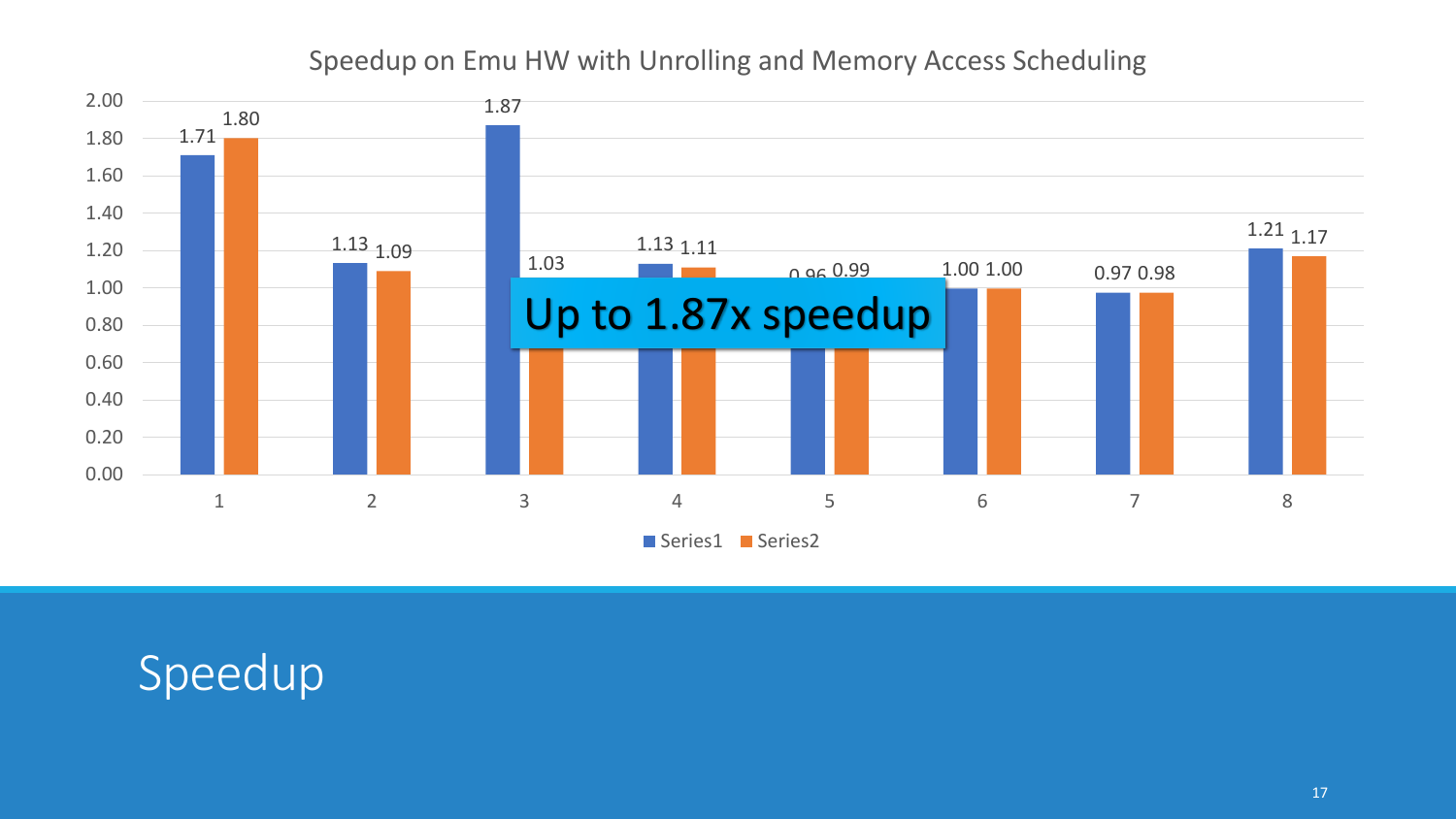### Conclusion

| <b>Benefits</b>                                                      | <b>Cost &amp; Challenges</b> |
|----------------------------------------------------------------------|------------------------------|
| • Identify & group co-located accesses   • Register pressure, spills |                              |
| • Reduce thread migrations                                           | Compile time overhead        |
|                                                                      | Indirect accesses, pointers  |